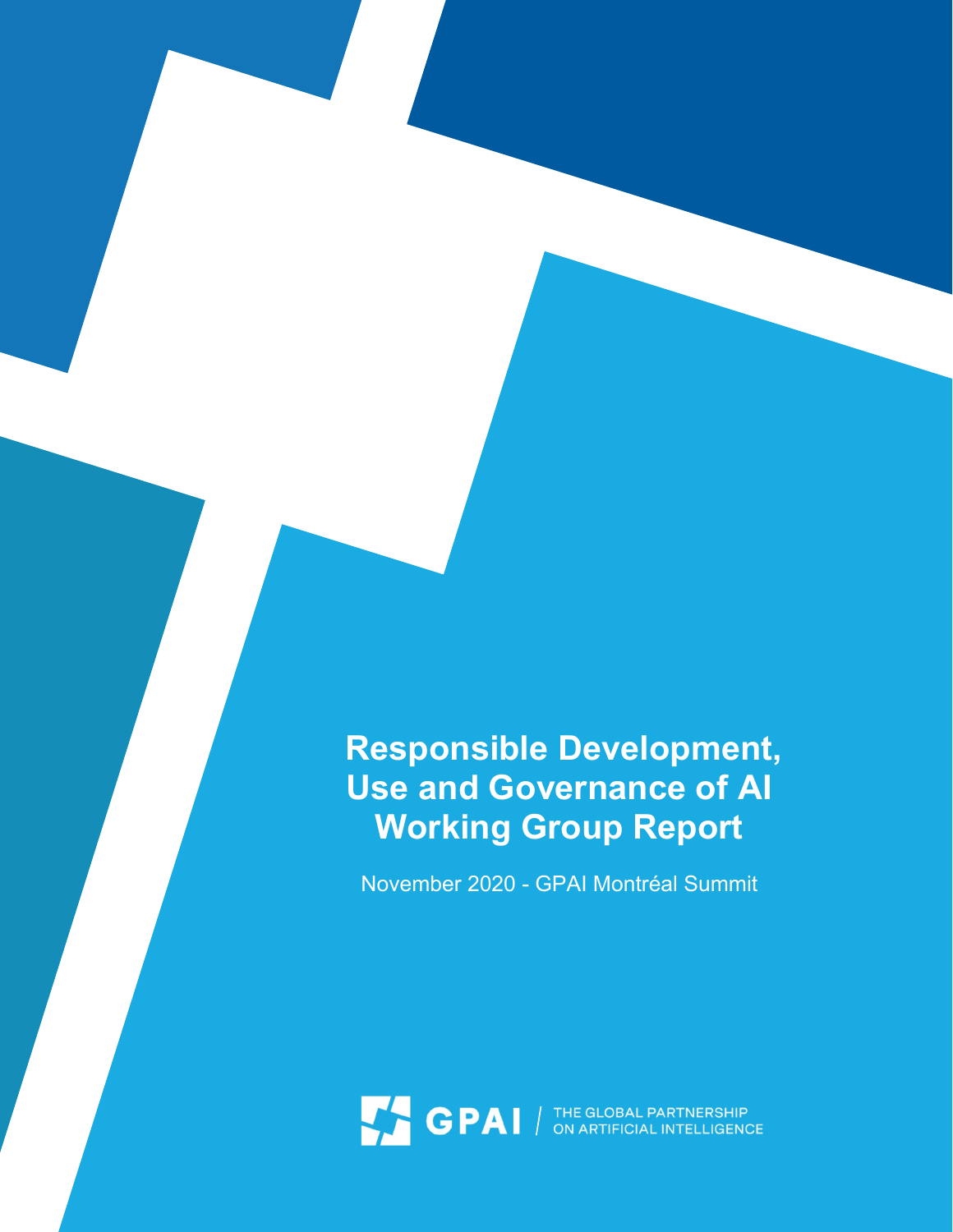Please note that this report was developed by experts of the Global Partnership on Artificial Intelligence's Working Group on the Responsible Development, Use and Governance of AI. The report reflects the personal opinions of GPAI experts and does not necessarily reflect the views of the experts' organizations, GPAI, the OECD or their respective members.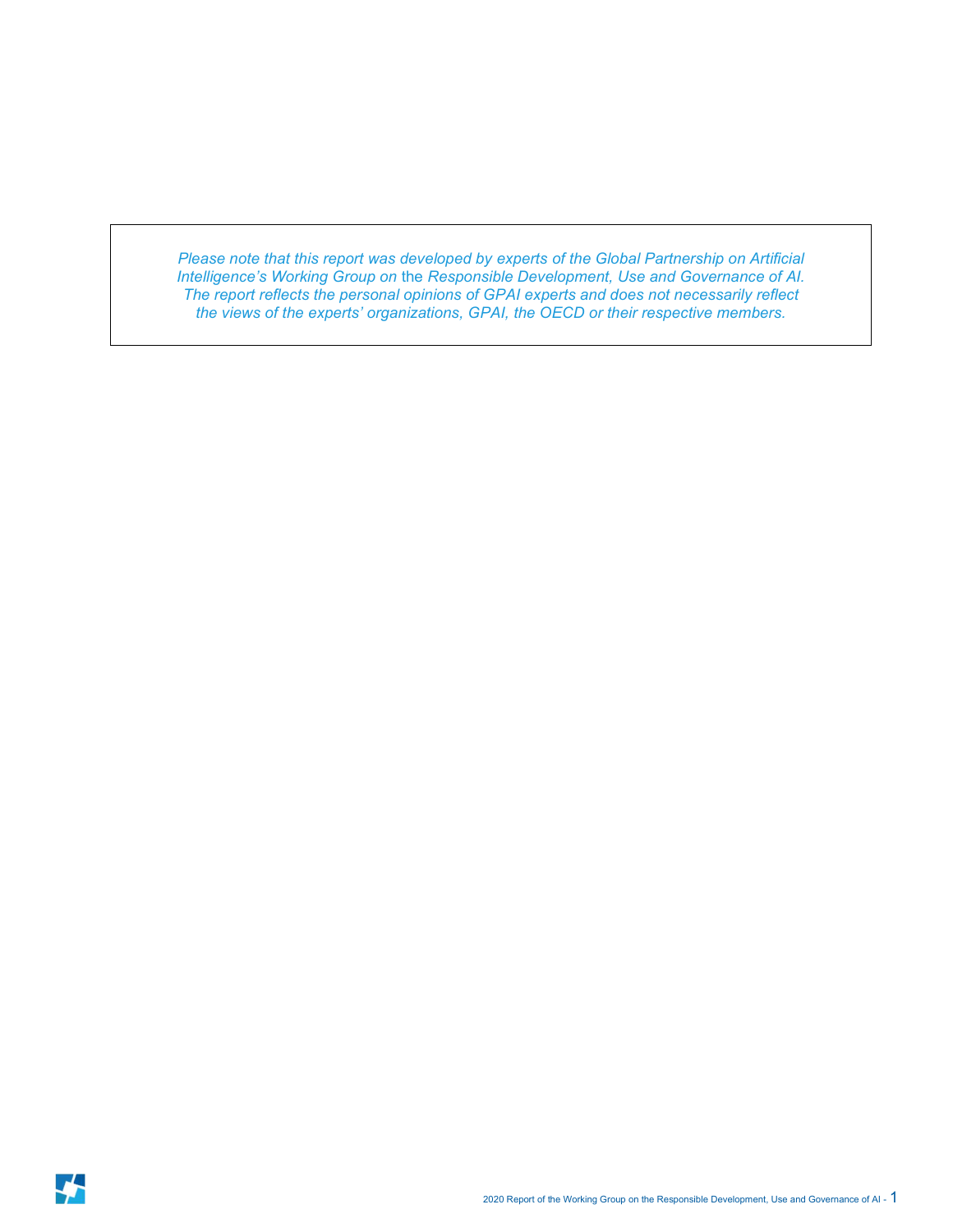| <b>Co-Chairs' Welcome</b>                                     | 3               |
|---------------------------------------------------------------|-----------------|
| <b>Introducing RAI</b>                                        | 4               |
| <b>RAI's Members</b>                                          | 5               |
| <b>Mandate of RAI</b>                                         | $6\phantom{1}6$ |
| <b>Work Process</b>                                           | 7               |
| <b>Working Group Timeline</b>                                 | 9               |
| <b>Preliminary Recommendations and Outputs for the Summit</b> | 10              |
| <b>RAI's Focus for the Next 3-6 Months</b>                    | 11              |
| <b>Long-Term Vision</b>                                       | 12 <sup>°</sup> |
| <b>Annex1</b>                                                 | 13 <sup>°</sup> |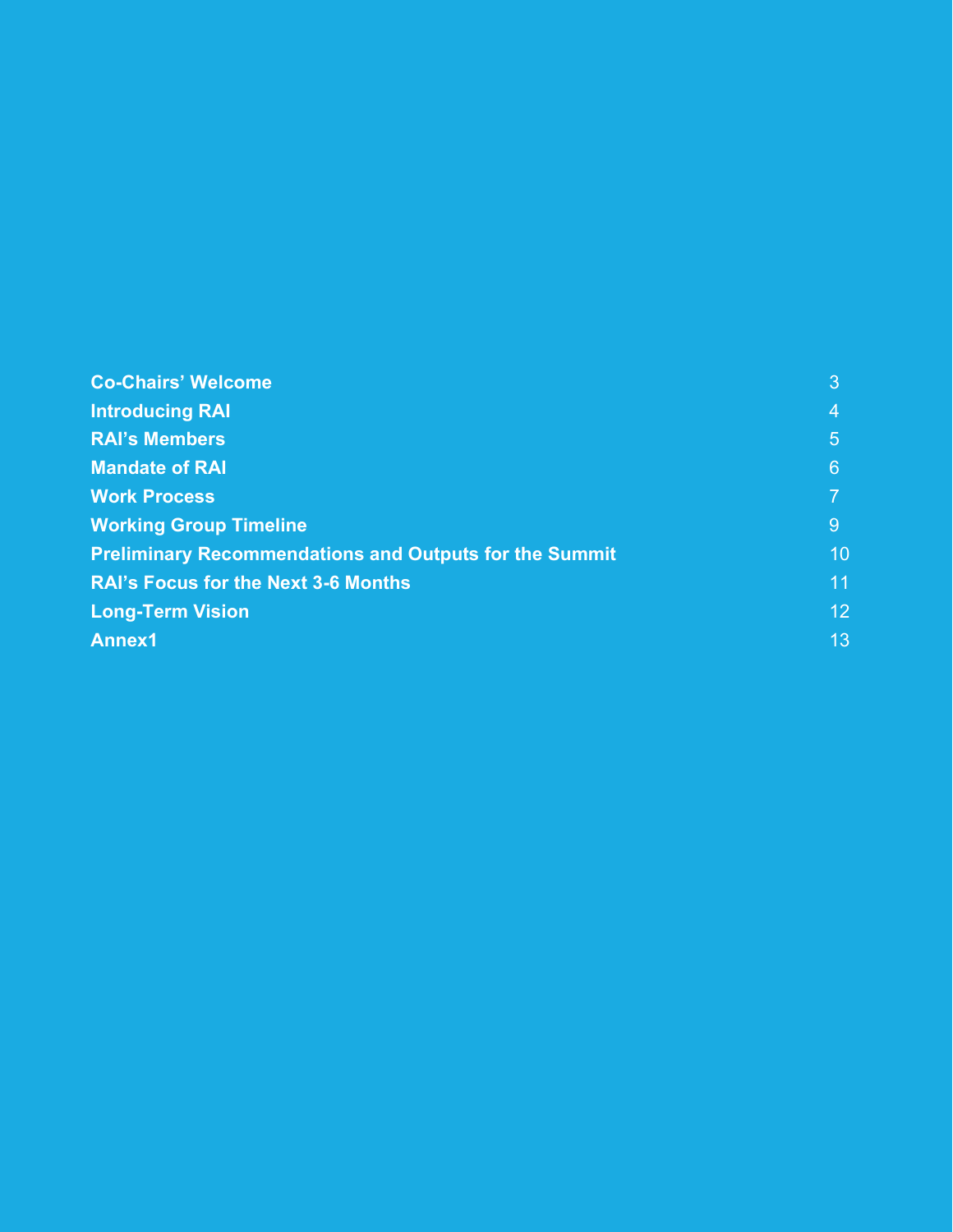### Co-Chair's Welcome



Yoshua Bengio Founder and Scientific Director of Mila (Quebec Artificial Intelligence Institute)



Raja Chatila Director of the SMART Laboratory of on Human-Machine Interaction, Sorbonne **University** 

The Global Partnership on AI (GPAI) was founded in 2020 to undertake and support applied AI projects and provide a mechanism for sharing multidisciplinary analysis, foresight and coordination—with the objective of facilitating international collaboration and synergies and reducing duplication in the area of AI systems governance.

We co-chair one of GPAI's four expert working groups, the Responsible Development, Use and Governance of AI Working Group (from now on, "RAI").

RAI's mandate is to foster and contribute to the responsible development, use, and governance of humancentered AI systems, in congruence with the UN Sustainable Development Goals. RAI's work is grounded in a vision of AI that is fair and respectful of human rights and democracy. Its aim is to be equitable and inclusive, and to contribute positively to the public good.

We recognize that partnerships will be essential in fulfilling our mission and maximising the impact of our work. Partnerships present the opportunity to co-create solutions to the challenges we've identified by domain specialists in a given field and the AI and technical expertise of GPAI. Moreover, they present an opportunity for coordinated, structured solutions that combine the funding, knowledge and implementation necessary to the scale of the challenges we will seek to address with our proposed committees on, for example, Climate Change, Education and Drug Discovery & Open Science. We look forward to exploring those possibilities further in the next phase of our work, and recognize too that there will be significant benefit in collaborating with our colleagues in other Working Groups on cross-cutting issues.

This report presents the work that RAI has done in the last six months, and its goals for the next semester as well as for the next 2-3 years. It is prefaced and presented by us, but it is really the product of the efforts made by RAI's 30 members and by the 9 members of RAI's Steering Committee, to whom we are extremely grateful.

As if often repeated, rightly, AI has the potential to foster the progress of our societies in many different fields, but it could also impact individuals and whole communities negatively if it is developed and used in careless or devious ways.

We thus hope that RAI will contribute to the development and implementation of international coordination mechanisms and tools that will help us, collectively, to use AI systems as a lever for meeting UN Sustainable Development Goals, as well as contribute to the identification of governance mechanisms and tools that will enable us to minimize the negative impacts of AI.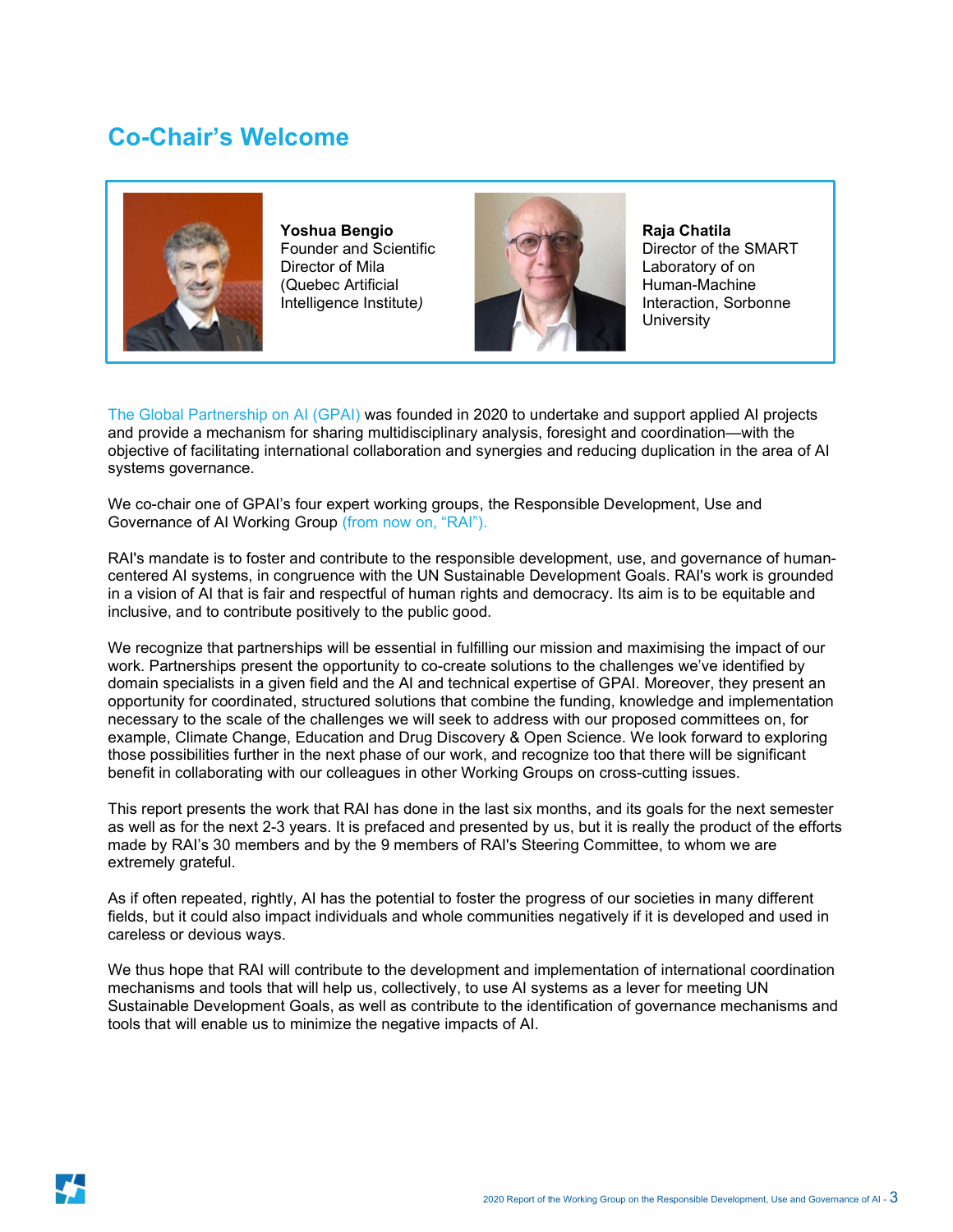# Introducing RAI

RAI has 30 members. Its international experts come from various fields, something which favors robust discussions and the emergence of diverse viewpoints. More precisely, 14 members of RAI come from the technical world (e.g. machine learning, information technologies), whereas 16 come from the social and human sciences sector and fields like communications, anthropology, literature, management, history, psychology, philosophy, international affairs, international development, journalism, economics, and political science.

40% of RAI's members are women, a number which we'll work to increase in the future.

Most members (63%) come from the academic sector, but 17% work in the private sector, 13% for nonprofits and 7% in the Public Sector. A better balance should be achieved in coming months and years as we believe that the collaboration of all stakeholders will be necessary to ensure AI is produced and used in a responsible manner.

RAI also represents an interesting diversity of countries, although more countries and international organizations should be represented in the short and medium term, especially countries and entities from the Global South.

As of November 30, members were based in 17 countries, that is Argentina, Australia, Canada (2 people), France (3), Germany (2), India (2), Italy, Japan (2), Korea, Mexico (2), the Netherlands, New Zealand (2), Singapore, Slovenia (2), Sweden, the United Kingdom (3), and the USA (3).

These members have been designated by the 15 founding members of GPAI or recommended by UNESCO. It's worth mentioning that members are designated by GPAI's member countries or recommended by international institutions, but act with full independence inside RAI.

Finally, 7 additional specialists take part in RAI's activities as observers. One of them is a representative of the OECD, a strategic partner of GPAI, and another one a representative of a panel of experts that advises the OECD.

Box 1, below, presents RAI's experts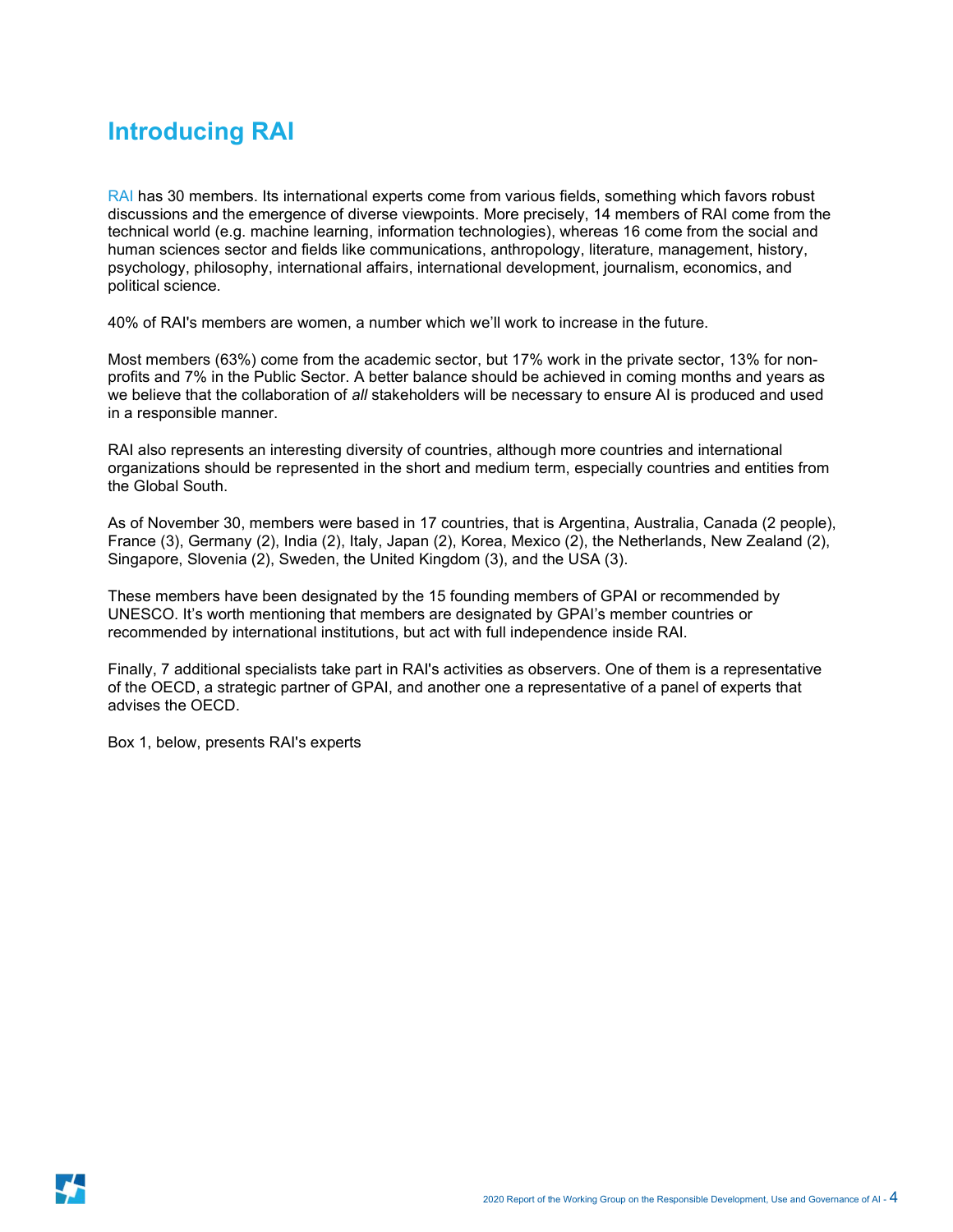### RAI's Members

#### Members of RAI (in bold, members of RAI's Steering Committee)

Yoshua Bengio (Co-Chair), Mila - Quebec Artificial Intelligence Institute Raja Chatila (Co-Chair), Sorbonne University Carolina Aguerre, Center for Technology and Society (CETyS) Genevieve Bell, Australian National University Ivan Bratko, University of Ljubljana Joanna Bryson, Hertie School Partha Pratim Chakrabarti, Indian Institute of Technology Kharagpur Jack Clark, OpenAI Virginia Dignum, Umeå University Dyan Gibbens, Trumbull Unmanned Kate Hannah, Te Pūnaha Matatini, University of Auckland Toshiya Jitsuzumi, Chuo University Alistair Knott, University of Otago Pushmeet Kohli, DeepMind Marta Kwiatkowska, Oxford University Christian Lemaître Léon, Metropolitan Autonomous University Vincent C. Müller, Technical University of Eindhoven Wanda Muñoz, SEHLAC Mexico Alice H. Oh, KAIST School of Computing Luka Omladič, Institute of Applied Ethics Julie Owono, Internet Sans Frontières Dino Pedreschi, University of Pisa V K Rajah, Advisory Council on the Ethical Use of Artificial Intelligence and Data (Singapore) Catherine Régis, Université de Montréal Francesca Rossi, IBM Research David Sadek, Thales Group Rajeev Sangal, International Institute of Information Technology Hyderabad Matthias Spielkamp, Algorithm Watch Osamu Sudo, Chuo University Roger Taylor, Centre for Data Ethics and Innovation

#### **Observers**

Amir Banifatemi, AI Commons Vilas Dhar, The Patrick J. McGovern Foundation Marc-Antoine Dilhac, ALGORA Lab Adam Murray, OECD Network of Experts on AI Karine Perset, OECD Stuart Russell, UC Berkeley Cédric Wachholz, Digital Innovation and Transformation Section, Communication and Information Sector at the UNESCO

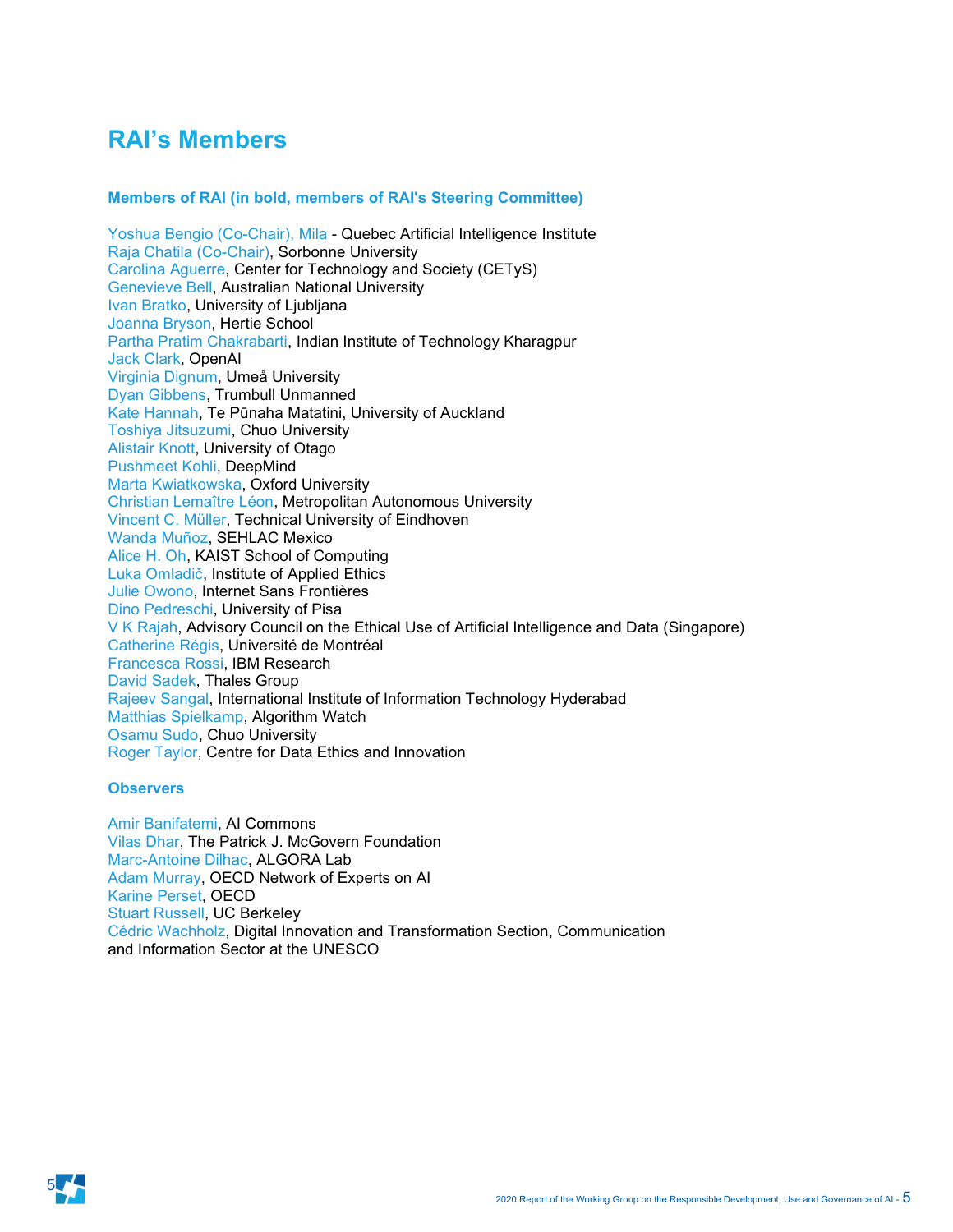### Mandate of RAI

As mentioned in the foreword, RAI's work is grounded in a vision of AI that is human-centered, fair, equitable, inclusive and respectful of human rights and democracy, and that aims at contributing positively to the public good.

RAI's mandate aligns closely with that vision and GPAI's overall mission, that is, RAI strives to foster and contribute to the responsible development, use and governance of human-centered AI systems, in congruence with the UN Sustainable Development Goals.

It is worth noting that RAI, as all other GPAI Working Groups, does not operate in silo within GPAI. Indeed, it intends to collaborate with other working groups whenever indicated. For instance, RAI will interface with the Data Governance Working Group when their respective projects share common dimensions.

Finally, it should be mentioned that in the light of the current international context, the GPAI Task Force has invited RAI to form an ad hoc AI and Pandemic Response Subgroup to support the responsible development and use of AI-enabled solutions to COVID-19 and other future pandemics, which will report to the RDUGAI. The AI and Pandemic Response Subgroup was created in July 2020. It is co-chaired by a member of RAI, Alice Oh, and by a non-member, Paul Suetens.

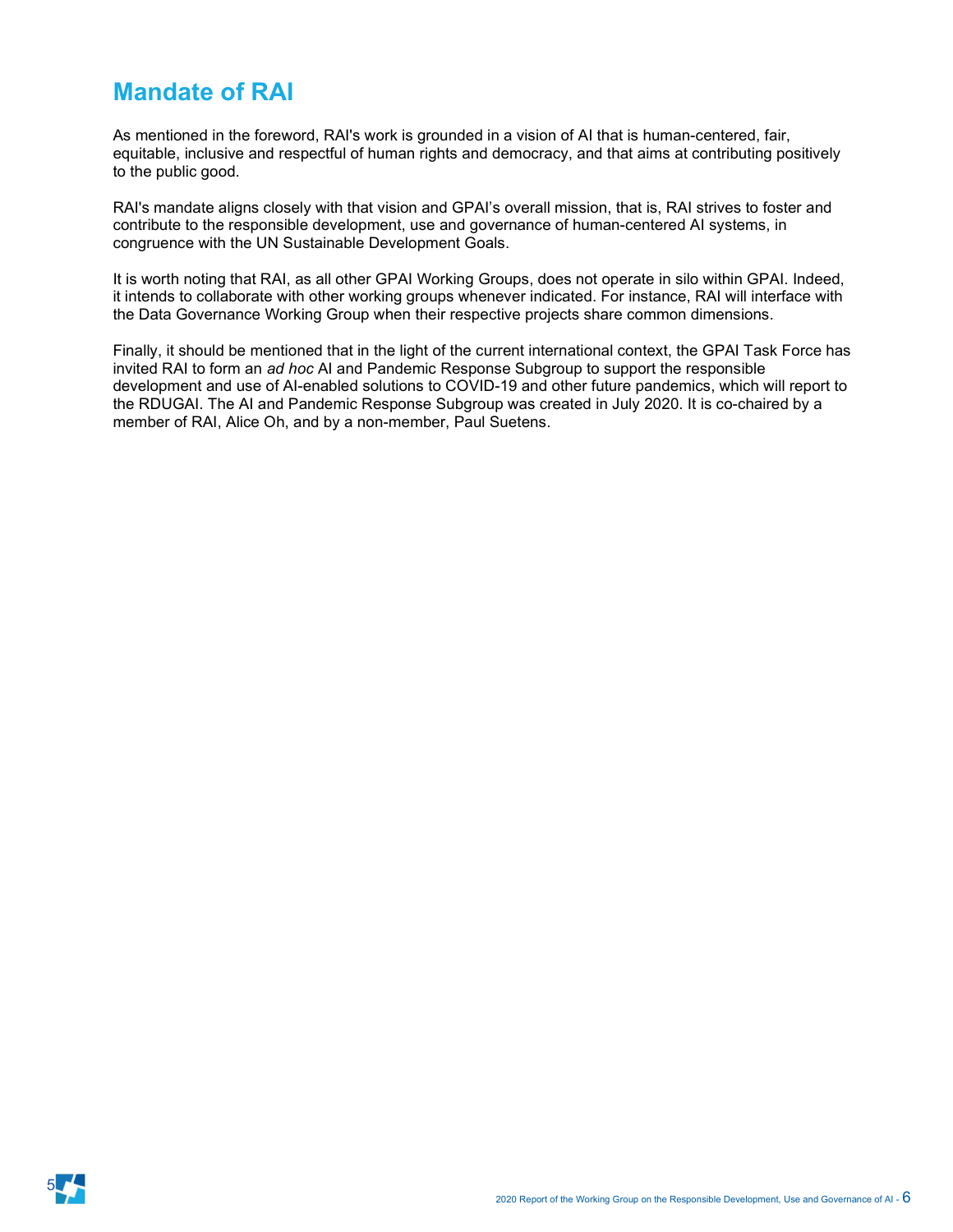### Work Process

RAI was created less than six months ago, in a, needless to say, quite challenging period.

It has held 5 meetings since it began its activities. These meetings were used to discuss the work that the group should undertake and the work that it had initiated.

On July 31 of 2020, members of RAI met virtually to discuss what the new RAI's mandate should be and to brainstorm about what this new body should try to accomplish in the short term.

On August 25 of 2020, members framed the first project they intended to undertake as a group. Wishing to identify gaps that RAI could address over the coming months without duplicating the different national and international initiatives aimed at fostering and ensuring the responsible development and use of AI systems, and to inform our work on the use made of AI for achieving the UN Sustainable Development Goals until now, RAI's members decided to carry out a review of national and international initiatives aimed at:

- cataloguing projects led by various stakeholders to promote the responsible research and development of beneficial AI systems and applications;
- analyzing promising initiatives that had great potential to contribute to the development and use of beneficial AI systems and applications that could benefit from international and crosssectoral collaboration;
- and recommending new initiatives and how they could, in practice, be implemented and contribute to promote the responsible development, use and governance of human-centered AI systems.

In September 2020, RAI launched a public call for proposals to identify a consultant who could help RAI to complete that study before the end of November, in time for the December Summit. It also set up a Steering Committee comprising 9 volunteers from RAI (listed under Annex 1) to evaluate the proposals received by RAI and to supervise the work done by the winning firm or group.

Nine proposals were received by RAI before the September 20 deadline. On September 28, after two evaluation rounds, the Steering Committee selected The Future Society (TFS) as the firm that would lead RAI's first project under the Steering Committee's supervision.

TFS met with members of the Steering Committee during a kick-off meeting that took place on October 2. That meeting served to develop a common understanding of the objectives of this project, define the final work plan for the project and plan future meetings.

On October 5 of 2020, TFS presented the project's scope and timeline to members of RAI, who had the opportunity to make suggestions. This meeting was also an opportunity for the Co-Chairs to explore the possibility of creating new internal work committees that could, in the short term, tackle specific questions of high interest.

Meetings were held by the Steering Committee and TFS on October 12 and 22 to discuss preliminary versions of the report and of its different components, and to plan the intervention of TFS during meetings of the larger group.

On October 27 of 2020, TFS presented the draft version of its report to RAI. In the following days, 3 work sessions were organized by TFS to give subsets of RAI the opportunity to obtain more information on TFS's preliminary findings and recommendations and to discuss them.

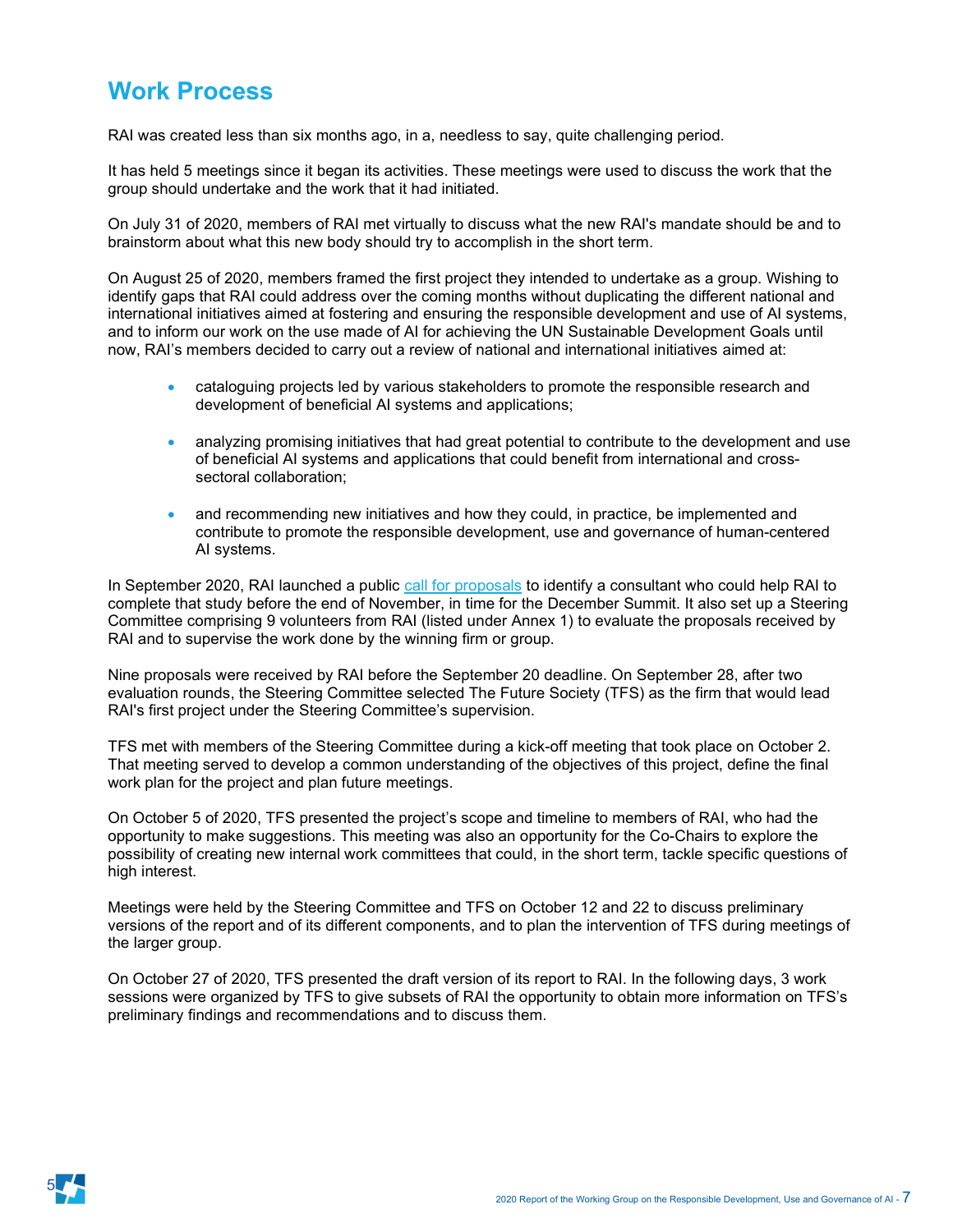The Steering Committee met two other times, on November 2 and 12, to debate the final recommendations that could be included in TFS report.

On November 8, the Co-Chairs sent a message to RAI's members to invite them to signal their interest in joining one of 5 new internal committees that RAI could possibly set up in the coming weeks. Following initial discussions and the preliminary recommendations contained in TFS's report, it was determined that these committees could work on Drug Discovery & Open Science, Governance and Transparency of Social Media, Climate Change, Education and Issues about and Means of Governance.

TFS's quasi final report was presented to RAI on November 16 and submitted on November 23. This report will be presented during the Summit. Moreover, its recommendations were used as an input to the 10-15 pages report you're reading at the moment.

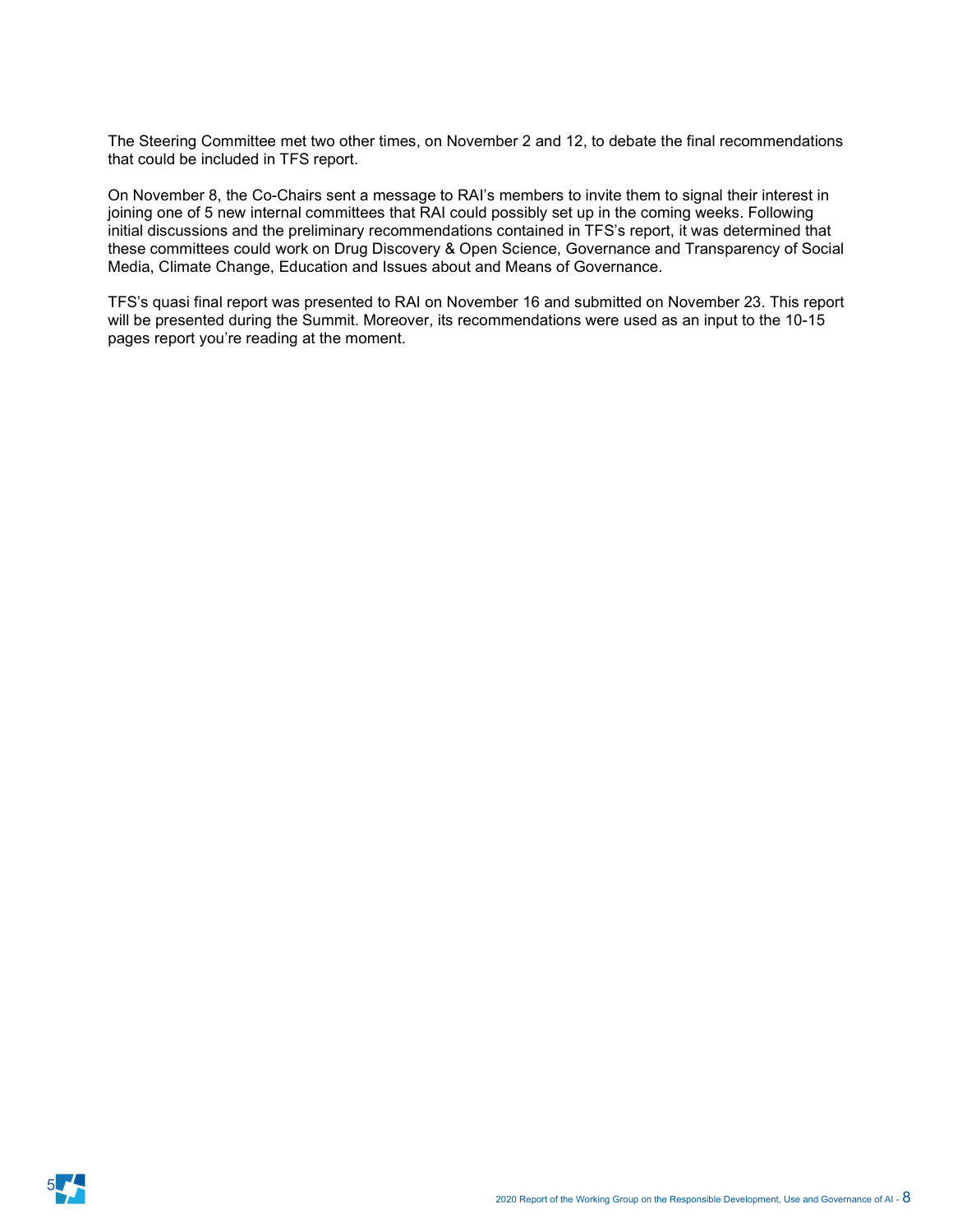### Working Group Timeline

#### **JULY**

#### Co-Chairs' introduced (7th)

First Working Group meeting (31st): introductions and agreement on mandate; The Co-Chairs invited the members of RAI to inform them if there were particular points they would like to bring to the table.

#### AUGUST

Second meeting of the Working Group  $(25<sup>th</sup>)$  – discussion around the first deliverable that would be produced by RAI

#### **SEPTEMBER**

Introductory blog on RAI is published on the OECD website, including a call for proposals and terms of reference

Round 1 of the evaluation of the proposals received by RAI (24<sup>th</sup>) Round 2 of the evaluation of the proposals received by RAI and selection of TFS (28<sup>th</sup>)

#### **OCTOBER**

Project kickoff meeting with TFS and Steering Committee (2nd)

Third meeting of the Working Group (5th) – presentation of TFS, its mandate and its work plan; discussion around the possible creation of internal work committees

Meeting of the Steering Committee and TFS (12<sup>th</sup>)

Meeting between all Co-Chairs to compare progress and discuss potential synergies (October 16th) Meeting of the Steering Committee and TFS (22nd)

Fourth meeting of the Working Group -  $(27<sup>th</sup>)$  – presentation of TFS's first draft of its report and recommendations

#### NOVEMBER

Work sessions led by TFS (4<sup>th</sup>-5<sup>th</sup>)—RAI's members have the opportunity to discuss TFS's report during three work sessions organized in three different time zones

Fifth meeting of the Working Group (16<sup>th</sup>) - presentation of the last draft of TFS's report); discussion on the interest generated by the possible creation of 5 committees

TFS's report is submitted to CEIMIA (23rd)

Meeting between all Co-Chairs prior to the Summit (27<sup>th</sup>)

#### **DECEMBER**

Presentation of finalized outputs and open workshop on next projects at the Summit.

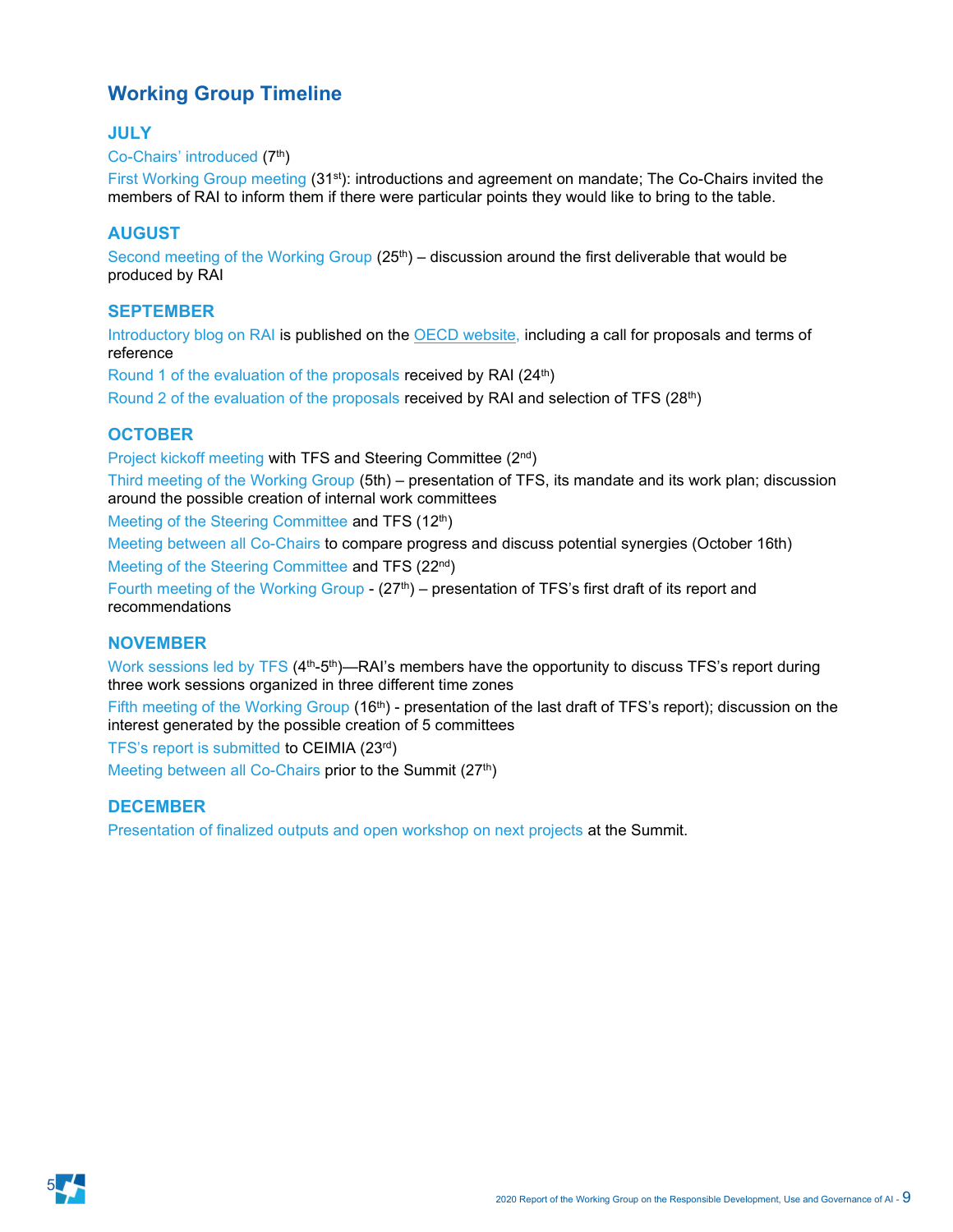### Preliminary Recommendations and Outputs for the Summit

The review of national and international initiatives conducted by TFS is the first deliverable commissioned by RAI. That review contains valuable insights and recommendations that could guide the work that RAI will do in the coming months and years.

Elaborated by TFS, with the support of RAI, in October and November of 2020, the report presents 30 promising initiatives that contribute to fostering the development or use of responsible AI or to reach the UN Sustainable Development Goals. These initiatives were then analyzed by TFS on their potential to help GPAI deliver on its objectives; on their effectiveness and alignment with the OECD AI Principles and the UN SDG agenda; on their scalability across geographies and sectors; and on whether they are as representative as possible across geographies, sectors, stakeholders and target groups. The last section of TFS's report draws on the opportunities and gaps identified by TFS to propose 4 areas for future action and 9 recommendations that will help inform RAI's agenda going forward.

In our opinion, 3 of these areas and their associated recommendations are especially pertinent:

- 1. AI has wide-ranging applicability and hence has the potential to influence many of the most pressing issues humanity is facing; it can be a force for good to mitigate climate change or predict the next pandemic, and it can also exacerbate global challenges as evidenced by the rise of misinformation. The breadth of potential applications of Responsible AI creates a prioritization challenge. Thus, RAI should create focused committees to address identified pressing issues.
- 2. To build an ecosystem with the ability to support and stimulate change, there is a need for governance tools and frameworks that promote transparency and alter incentives and behaviors throughout society to help the adoption of Responsible AI practices. There is also a need for systematic collaboration and cooperation across the ecosystem as well as a mechanism to connect cross-cutting initiatives on the domain level. Finally, for governments to implement these tools and frameworks at scale, there is a need to build capacity amongst policymakers as well as feedback loops between governments and other actors in the ecosystem. Thus, RAI should create a focused committee on governance issues and governance means.
- 3. Many initiatives in the Responsible AI ecosystem have struggled to collect representative input to inform their activities. This lack of inclusiveness points to a lack of capacity by initiatives, stakeholders and governments to involve a wider group in the technological transition and, hence, to co-shape innovative solutions for addressing the opportunities and the risks. Ultimately, this lack of inclusiveness risks undermining the effectiveness and credibility of many Responsible AI initiatives as well as their ability to scale. Thus RAI should develop and disseminate good Diversity & Inclusion practices.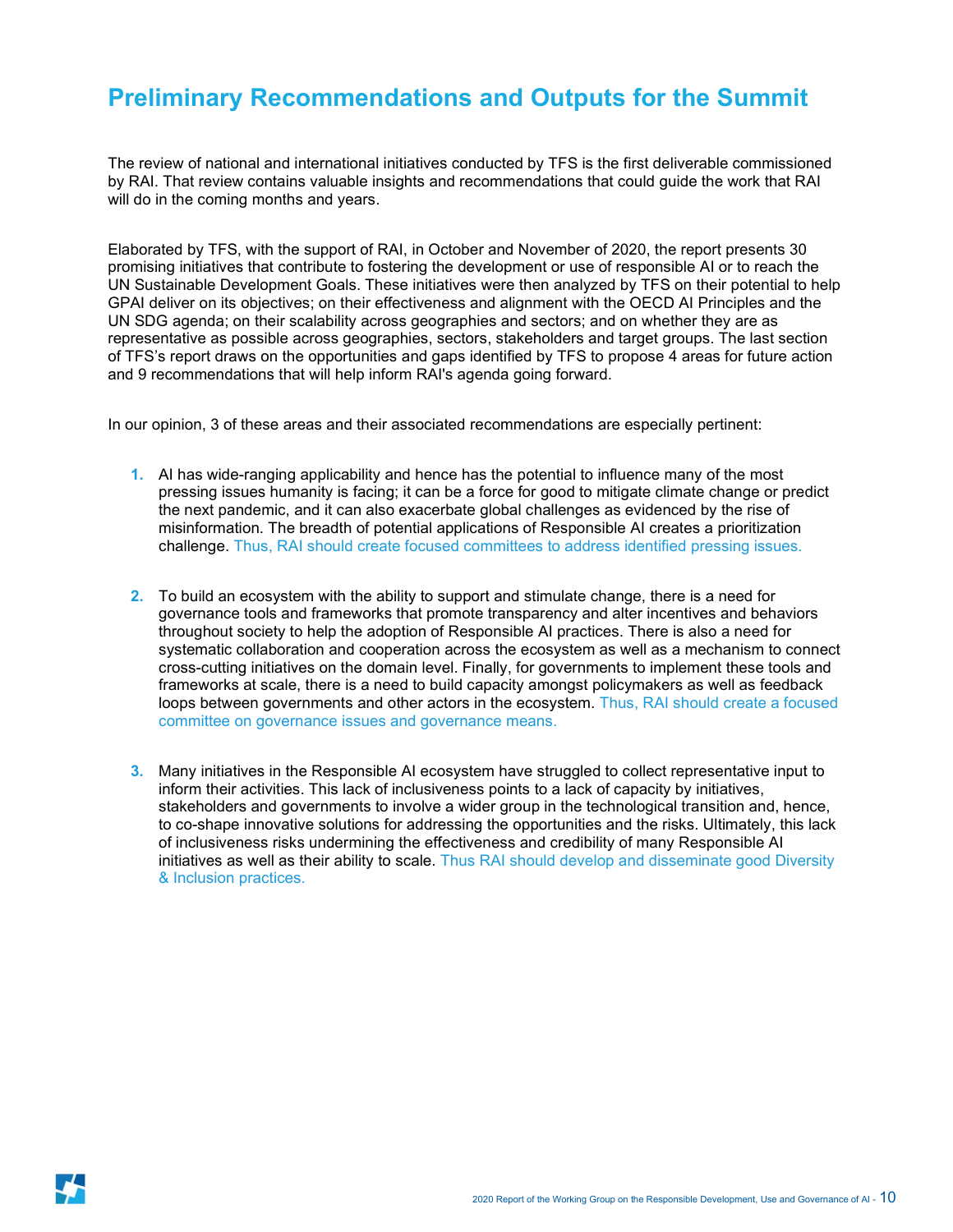# RAI's Focus for the Next 3-6 Months

The work conducted by TFS for RAI was extremely useful, and we now aim to identify international efforts which go beyond the work already done and catalogued in TFS's report.

More precisely, we wish to focus on areas where current market structure and current government policies are insufficient to achieve the goals of the UN on Sustainable Development (SDGs) or other key objectives.

To achieve this, we have decided to focus on a few concrete themes of action connected to SDGs that RAI's members are interested in and are willing to explore inside internal work committees :

- 1. The Committee on Drug Discovery & Open Science (which is linked to SDG 3: Good health and well-being) could examine how to create a favorable context for AI to contribute to drug discovery in an open and equitable manner, whereby international public health needs are privileged, e.g. for fighting covid-19 or antibiotics resistance. It could also see how R&D efforts should be organized and what the rules of engagement should be to ensure licensing of resulting drugs is favorable to poor and contributing countries;
- 2. The Committee on Climate Change (SDG 13: Climate action) could elaborate practical collaborative approaches to fight climate change using AI (e.g. to ensure that AI is making zero-carbon renewables as productive as traditional hydrocarbon suppliers) on the one hand, and to do AI in a more environmentally friendly way, on the other (e.g. to better evaluate machine learning's environmental impact);
- 3. The Committee on AI and Education (SDG 4: Quality Education) could define collaborative projects whose implementation would contribute to (a) maximizing the benefits of AI for education management and delivery, empowering teaching and teachers, improving learning and learning assessment, offering lifelong learning opportunities for all, etc.; (b) addressing crosscutting issues like promoting the equitable and inclusive use of AI in education, training students so they become responsible producers and users of AI or monitoring the impacts of AI on education.
- 4. The Committee on Governance and Transparency of Social Media (SDG 16: Peace, Justice and Strong Institutions) could focus on elaborating principles and tools to draw the line between what is acceptable or not in terms of manipulation in advertising and social media. This will subsequently help undertake joint research initiatives towards the development of AI tools to achieve objectives like detecting fake news or bias, or flagging demagogic messaging.

We believe that in order to advance the public good in each of these areas, governance issues need to be considered which are fundamentally tied to how the proposed progress could be usefully deployed. For example, internationally funded efforts in the use of AI for antibiotics resistance drug discovery will require defining rules of engagement with private or public organizations doing the actual R&D, e.g., regarding data sharing, standards of information sharing, and licensing favorable to the public good (protecting the whole planet from the next pandemic, for example).

For this reason we have also decided to create a fifth committee, a transversal one, that will be devoted to the issue of governance in the development of public-good oriented use of AI. Beyond the focused governance issues presented above, the Committee on Issues about and Means of Governance could work on the certification, assessment, and audit mechanisms used to evaluate AI systems for responsibility and trustworthiness based on metrics such as accountability, transparency, safety, fairness, respect for human rights, and the promotion of equity.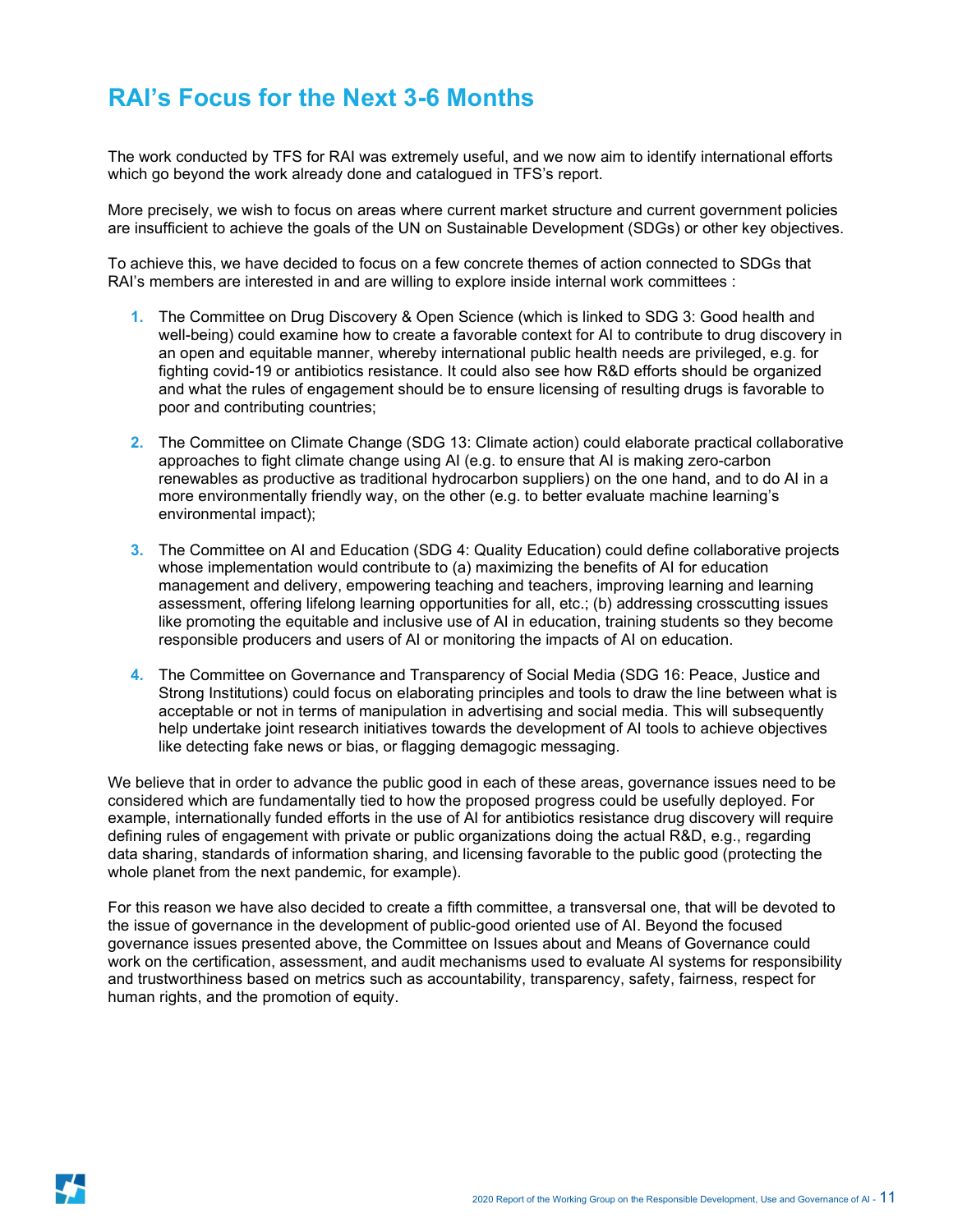# Long-Term Vision

Other transversal topics will, in the longer term, color the work of the specific committees identified above.

One of these topics is the issue of inclusion and diversity, with a particular focus on the effects (positive or negative) that AI can have on the most vulnerable individuals and groups among us.

As we know, some people, groups or countries may end up not seeing the gains made possible by AI because they will not have access to some of the most promising tools that will be developed (e.g. only rich countries or schools may be able to use the latest AI technologies for supporting students). It is also clear that because of the way they are designed and developed, some AI tools could lead to the exclusion of people or groups that are often already fragile, to the reproduction or even reinforcement of prejudices that already exist in our societies.

The Diversity and Inclusion issue is one that RAI will address in the medium and long term. As suggested in TFS's report, RAI could help shape and spread good Diversity and Inclusion practices. This could include a strategy that helps gauge the extent to which segments of society or geographies are currently underrepresented or excluded in the Responsible AI ecosystem. Steps could also be taken to encourage open-access information and infrastructures that would help break down communications barriers between geographies, social groups, and disciplines. Processes will also have to be devised for ensuring the deployment of applications that will benefit marginalized groups and societies, that developers are drawn from more diverse backgrounds and comply with codes of conduct or to develop mechanisms whose implementation will help reduce or eliminate the negative impacts algorithmic decision can have on some of us.

Beyond the work of the 5 committees that will be launched very shortly, we also envision other topics of investigation which RAI may consider in the future, possibly spinning off the current committees or creating completely new ones which focus on other SDGs, such as peace or hunger, which could be launched in mid-2021, but also general mechanisms for international funding and governance of publicly funded AI for social good projects.

Work on governance mechanisms and processes will continue in parallel. In particular, RAI will make sure it coordinates its activities closely with those of the OECD and ONE AI's Working Group on Trustworthy AI (ONE TAI). OECD describes ONE TAI as a group that "is helping to identify promising ideas and good practices for implementing the five values-based OECD AI principles for trustworthy AI systems: 1) inclusive growth, sustainable development and well-being; 2) human rights, democratic values and fairness; 3) transparency and explainability; 4) robustness, security and safety; and 5) accountability. These practices include codes of conduct, guidelines, standards, certifications, corporate governance frameworks, risk management approaches, technical research, software tools, as well as capacity and awareness building tools. The goal is to identify practical guidance and shared procedural approaches to help AI actors and decision-makers to implement trustworthy AI, including highlighting how tools and approaches may vary across different operational contexts."

Finally, following a recommendation made by TFS in its report, RAI will work with international organizations like OECD, WHO and UNESCO to ensure it collects representative input from marginalized groups and the Global South. The role of RAI in these partnerships will be to proactively bring historically marginalized groups into these dialogues and to support initiatives that foster basic AI literacy so the public can be empowered to participate.